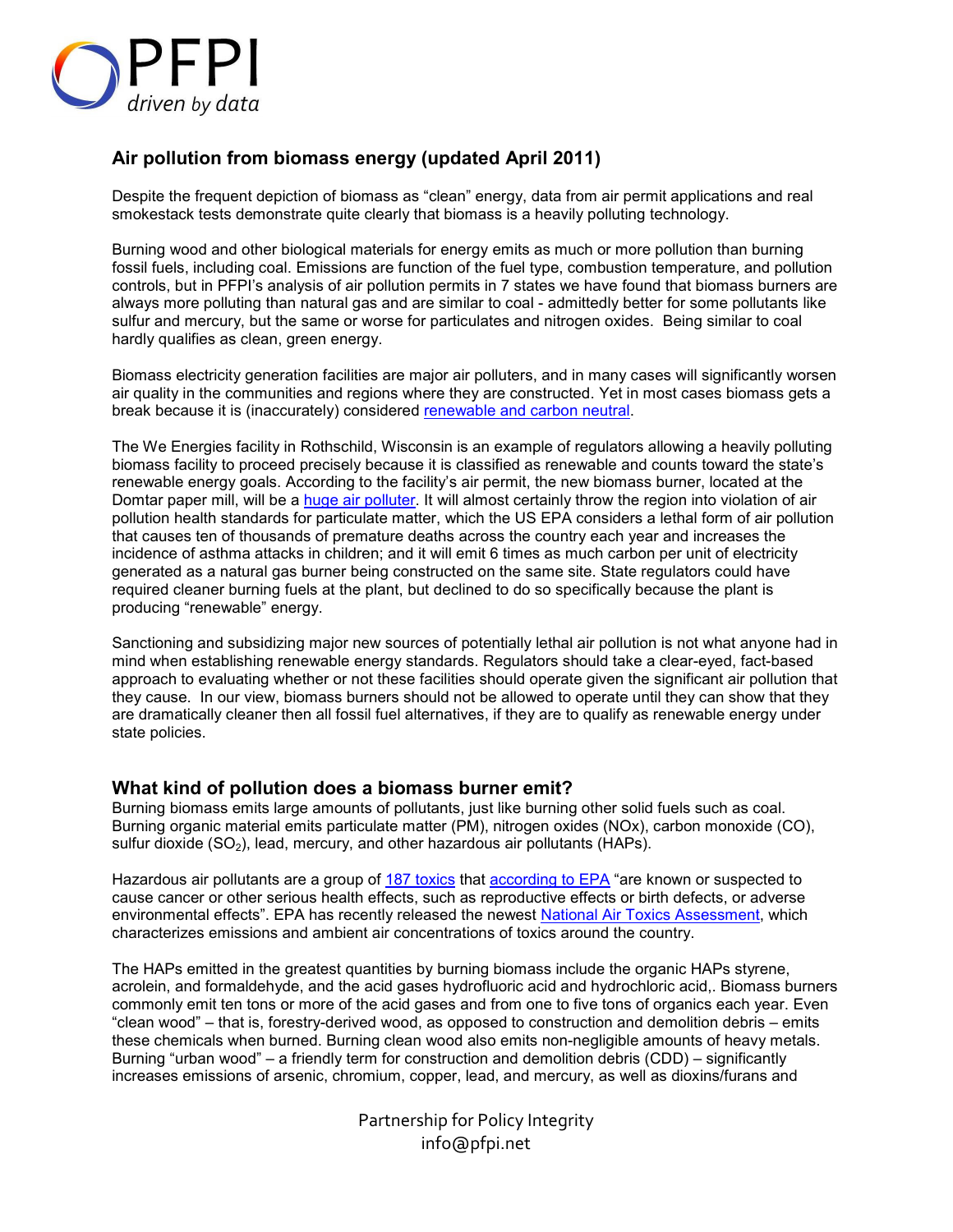pentachlorophenol (PCPs). Biomass developers sometimes claim that sorting out the contaminated wood from CDD produces a "clean" and safe fuel stream, but it is virtually impossible (and not cost effective) to remove the contaminated wood using visual inspection and hand sorting. Even one or two percent contaminated wood can lead to significant emissions of metals when this material is burned (see a letter documenting the inadequacy of CDD sorting for a proposed CDD-burner in Massachusetts, and a letter from the MA Department of Environmental Health expressing concerns about emissions of metals and other air toxics in the environmental justice community of Springfield, MA, where childhood asthma rates and incidence of high blood lead levels are already twice the State average).

# **How much pollution do biomass-burning facilities emit?**

Most biomass plants do not use the most effective pollution controls, and small-scale biomass burners, like those being installed to provide heat to schools around the country, typically only have minimal controls. Utility-scale biomass plants emit tens to hundreds of tons of particulates, nitrogen oxides, carbon monoxide, and and hazardous air pollutants each year.

Emissions are typically expressed in air permits as pounds of pollution per million btu of heat input (as fuel). The problem with this approach is that it hides differences in efficiency that exist between facilities. Converting these rates so they are expressed in terms of emissions per unit energy delivered to the grid is a more accurate way of evaluating the impact of different technologies and fuels.

To give an idea of how much pollution a biomass plant can produce, here are emissions numbers from the air permit and application documents for the proposed 100 MW Gainesville Renewable Energy Center (GREC) in Florida, contrasted with air permit numbers from the much larger Pioneer Valley Energy Center (PVEC), a 431 MW gas and diesel plant proposed in Westfield, Massachusetts. The emissions rate for the biomass plant far exceeds that for the gas plant for criteria air pollutants, HAPs, and carbon dioxide. Yet biomass proponents insist on calling biomass a "clean" fuel.

| The 100 MW Gainesville Renewable<br>Energy biomass plant will emit |                     |                |                     |                  |                       |
|--------------------------------------------------------------------|---------------------|----------------|---------------------|------------------|-----------------------|
| dramatically more pollution than a 431                             | <b>GREC: 100</b>    | <b>GREC</b>    | <b>PVEC: 431 MW</b> | <b>PVEC: nat</b> |                       |
| MW gas/diesel plant in Massachusetts,                              | <b>IMW biomass:</b> | <b>biomass</b> | nat gas/diesel:     | gas/diesel       | <b>GREC rate as %</b> |
| both as total tons, and as Ib per MWh                              | tons per year       | <b>Ib/MWh</b>  | tons per year       | Ib/ MWh          | <b>PVEC rate</b>      |
| Nitrogen oxides                                                    | 416.4               | 0.95           | 91.9                | 0.05             | 1953%                 |
| Carbon monoxide                                                    | 713.8               | 1.63           | 59                  | 0.03             | 5214%                 |
| <b>Particulate matter</b>                                          | 249.8               | 0.57           | 49.1                | 0.03             | 2193%                 |
| Sulfur dioxide                                                     | 243.9               | 0.56           | 16.7                | 0.01             | 6295%                 |
| Volatile organic compounds                                         | 77.3                | 0.18           | 23.8                | 0.01             | 1400%                 |
| <b>Hazardous air pollutants</b>                                    | 24.7                | 0.06           | 5.1                 | 0.003            | 2087%                 |
| <b>Carbon dioxide</b>                                              | 1.232.225           | 2.813          | 1,432,825           | 759              | 371%                  |

Here are some more data on pollution emissions, showing how different the emissions are when the same burner is firing different fuels. The following table is from the air permit application for the Hu Honua facility in Hawaii, an old coal burner that is being retrofitted to burn wood and biodiesel. Pollution emissions from the boiler (here expressed as pounds per million btu) are significantly greater when biomass is used as a fuel: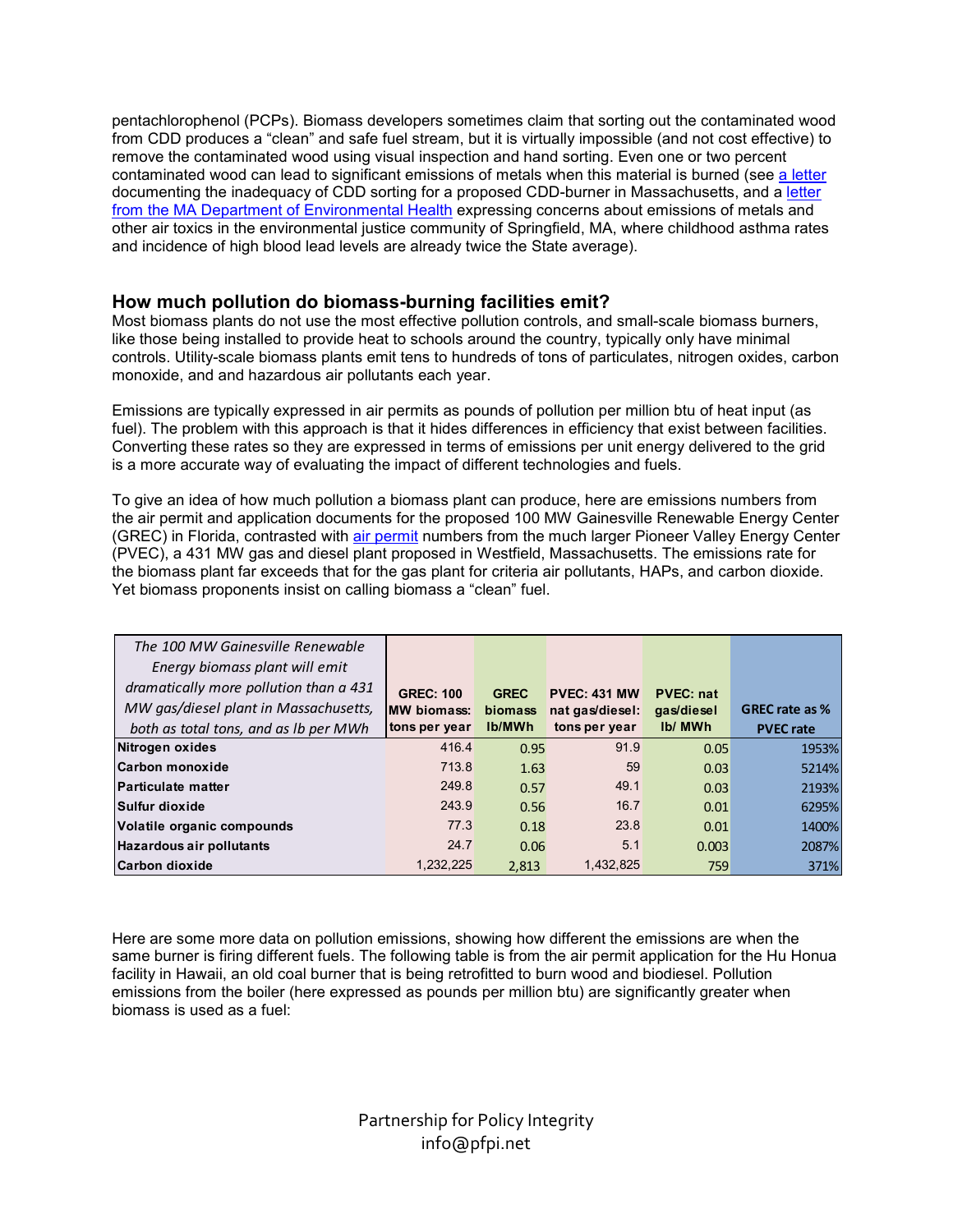| <b>Pollutant</b>                               | <b>Biomass (controlled)</b> a | 100% S15 Biodiesel (uncontrolled) <sup>d</sup> |  |  |
|------------------------------------------------|-------------------------------|------------------------------------------------|--|--|
|                                                | <b>Ib/MMBTU</b>               | <b>Ib/MMBTU</b>                                |  |  |
| NO <sub>x</sub>                                | 0.15                          | 0.109                                          |  |  |
| CO                                             | 0.176                         | 0.055                                          |  |  |
| SO <sub>2</sub>                                | 0.028 <sup>b</sup>            | 0.002                                          |  |  |
| FPM <sub>10</sub> (filterable)                 | 0.012                         | 0.002                                          |  |  |
| TPM <sub>10</sub> (filterable and condensable) | 0.024                         | 0.002                                          |  |  |
| $PM_{2.5}$ °                                   | 0.024                         | 0.002                                          |  |  |
| <b>VOC</b>                                     | 0.028                         | 0.007                                          |  |  |
|                                                |                               |                                                |  |  |

#### **Boiler Criteria Pollutant Emission Factors**

Biomass emission factors for NO<sub>x</sub>, CO, and FPM<sub>10</sub> are proposed as Best Available Control Technology (BACT). TPM<sub>10</sub> are assumed to be equal to twice the FPM<sub>10</sub> emission rate.

Average uncontrolled SO<sub>2</sub> emissions expected to be 0.045 lb/MMBtu based on an average sulfur content of 0.01% in the wood but would vary depending on the wood. As needed, 0.028 lb/MMBtu would be achieved through trona or lime injection.

Assuming PM<sub>2.5</sub> is equivalent to TPM<sub>10</sub>.  $\mathbf d$ 

S15 Biodiesel Emission Factor Basis: PM, NO<sub>x</sub>, and CO emission factors for the boiler are from the Minnesota Air Pollution Biofuels Report. VOC based on EPA AP-42, Chapter 1.3. SO<sub>2</sub> based on a sulfur content of 15 ppm in the fuel for S15 biodiesel and 100% conversion of sulfur to SO<sub>2</sub>.

Emissions data for school-sized boilers also highlight the difference between biomass and other fuels. The Wyalusing School District in Pennsylvania applied for air permits for a new biomass burner, and a new oil burner. Emissions rates for the biomass burner are higher for PM, NOx, and CO, but are lower for VOCs and  $SO<sub>2</sub>$  (differences in the total tons emitted are to some extent also a function of the different amounts of time the burners are projected to be used.). All rates are in units of lb/mmbtu.

### **Wyalusing Area School District - emissions from new biomass and oil burners**

|                   |                   |      | PM rate PM tons NOx rate NOx tons CO rate CO tons VOC rate VOC tons SO <sub>2</sub> rate SO <sub>2</sub> tons |      |       |      |       |      |       |      |
|-------------------|-------------------|------|---------------------------------------------------------------------------------------------------------------|------|-------|------|-------|------|-------|------|
| <b>Oil burner</b> | 0.03 <sub>1</sub> | 0.29 | 0.12                                                                                                          | 1.18 | 0.04  | 0.39 | 0.025 | 0.25 | 0.21  | 2.06 |
| Wood burner       | 0.22              | 8.68 | 0.182                                                                                                         | 7.18 | 0.163 | 6.48 | 0.004 | 0.16 | 0.002 | 0.08 |

### **Control of particulate matter**

Particulate matter emissions are implicated in a wide range of health impacts, from asthma and heart disease to diabetes. Even when the most sophisticated emissions controls are used, biomass burning produces large amounts of the fine particulate matter that penetrates deeply into the lungs. There are a number of technologies for reducing emissions of filterable particulate matter, but three main technologies are often used with biomass burners. None is truly effective at removing fine particulates.

Cyclone and multicyclone systems rely on centrifugal force to spin particulates out of the flue gas. Cyclonic systems are not effective at removing the fine particulate matter that has the greatest impact on air quality and health, although according to EPA, some high efficiency systems show removal of 60 to 95% for PM<sub>10</sub> and 20 to 70% for PM<sub>2.5</sub>. Cyclone systems are often found as the sole means of PM control at small-scale burners like those installed in schools around the country. Emissions data from the Wyalusing air permit, above, show that a typical school burner may emit around 9 tons of particulate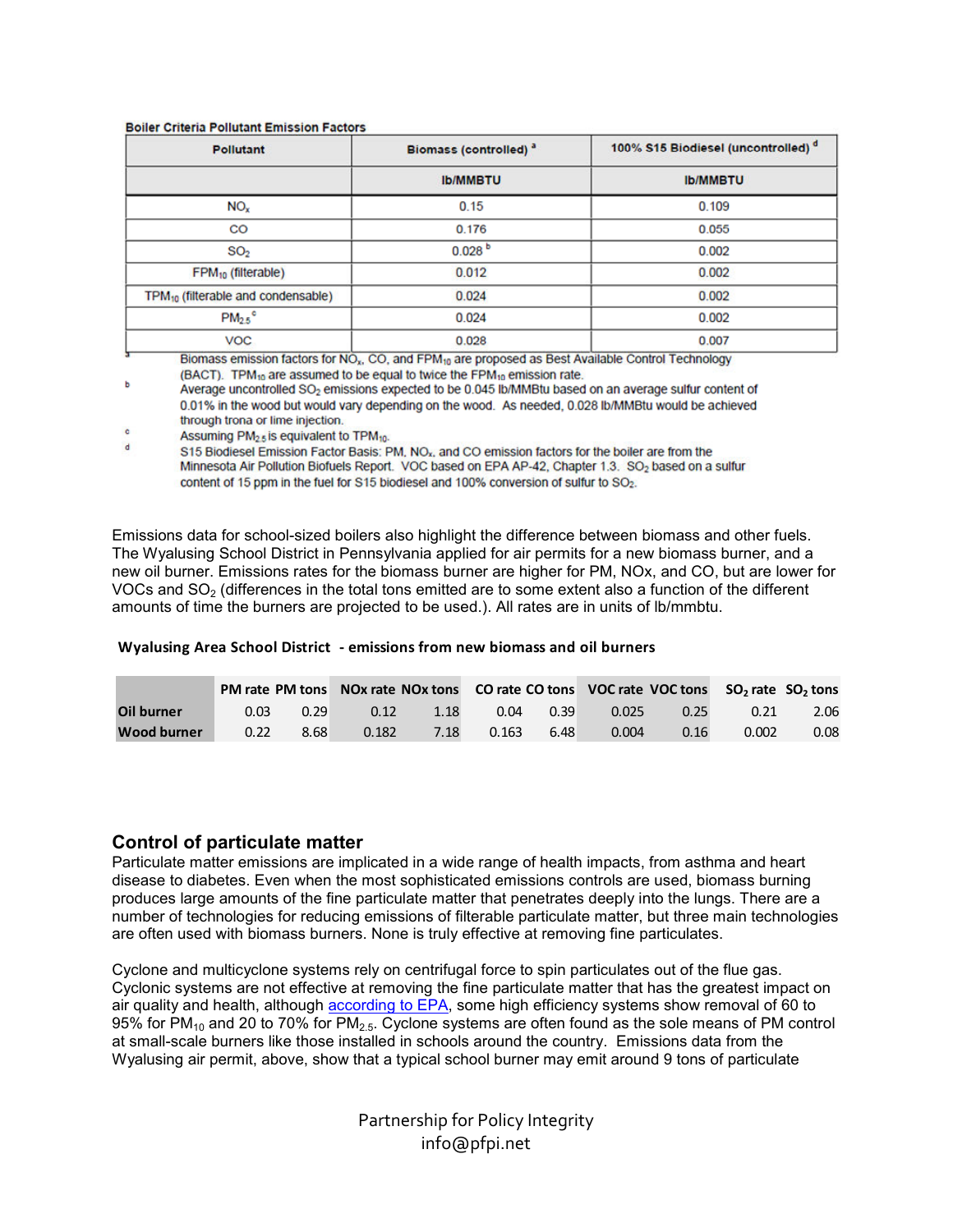matter a year. These emissions occur from low stacks and impinge directly on children in playgrounds and as they sit in class.

Electrostatic precipitators (ESPs) use an electric field to remove particles from the flue stream. They can remove up to 99% of fine particles ( $PM<sub>2.5</sub>$ ) from the flue gas, although their efficacy in removing ultrafine particles is not well quantified. ESPs are expensive and are not typically installed in building-scale biomass burners.

Additionally, with all these control technologies, we are talking about removal of filterable particulate matter, which is just one component of total particulate matter. The other component is known as "condensable" particulate matter, and it consists of the fine and ultra-fine particles derived from sulfur, nitrogen, and VOC emissions that condense in the atmosphere after the flue gas has left the stack. Because the actual formation of condensable particulate matter depends both on emissions and atmospheric chemistry, it is not well characterized, therefore most air permitting agencies make some assumption about the ratio of condensable to filterable particulate matter when they are writing a permit for the amount of total particulate matter (filterable plus condensable) emitted by a facility. Such assumptions may or may not be well-justified.

Fabric filters or baghouses are generally considered the most effective means of emissions control for filterable particulates. They can show control efficiencies upwards of 99%. They are installed at some mid-sized facilities and many utility-scale facilities.

The amount of particulate matter emitted from a biomass burner is highly sensitive to small differences in control efficiency. The following table shows how much filterable  $PM_{10}$  is emitted in four different scenarios. Note that the first scenario combusts a much smaller amount of wood than the other three – this is meant to represent the operation, for instance, of a biomass burner at a mill that is generating power and heat for its own operation. Despite the relatively small amount of wood burned, the average control efficiency of 80% for the multiclone system means that PM emissions are quite high.

The three other scenarios (2-4) show a larger amount of wood, such as would be burned at a utility-scale biomass plant supplying power to the grid, and three different levels of control efficiency. Even a few tenths of a percent of control efficiency make a large difference to the total tons of PM emitted. This is also relevant to control of heavy metals, which are generally assumed to be emitted as a component of particulate matter, with the exception of mercury, which is emitted as a vapor.

|                 |                 |            | uncontrolled |         |                                             |                |         |
|-----------------|-----------------|------------|--------------|---------|---------------------------------------------|----------------|---------|
|                 | Control         | control    | <b>PM10</b>  |         | tons PM                                     | <b>PM</b> rate | tons PM |
| <b>Scenario</b> | technology      | efficiency | (lb/mmbtu)   |         | tons wood (uncontrolled) (lb/mmbtu) emitted |                |         |
|                 | Multiclone      | 80.0%      | 6.5          | 26,000  | 799                                         | 1.3            | 160     |
| 2               | <b>ESP</b>      | 99.0%      | 6.5          | 400.000 | 12.298                                      | 0.065          | 123     |
| 3               | Baghouse        | 99.5%      | 6.5          | 400.000 | 12.298                                      | 0.0325         | 61      |
| 4               | <b>Baghouse</b> | 99.9%      | 6.5          | 400,000 | 12.298                                      | 0.0065         | 12      |

# **Control of filterable particulate matter**

**Emissions from small-scale biomass burning compared to wood stove emissions** 

Biomass proponents will sometimes claim that biomass burners "emit less pollution than a woodstove". For well controlled facilities, per unit wood burned, this is true, because baghouses and other pollution control equipment reduce the amount of pollution emitted. However, the sheer amount of material burned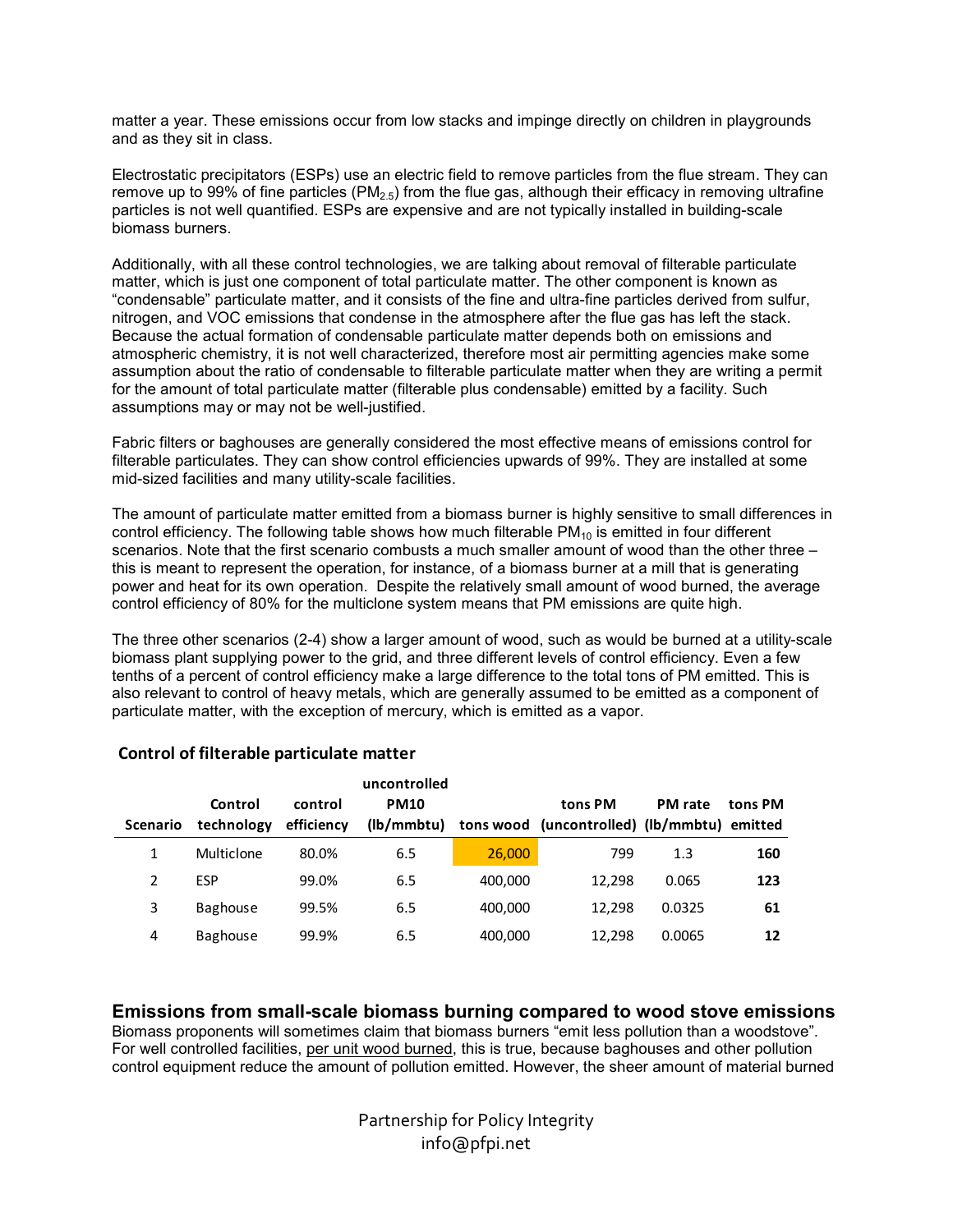in a utility-scale facility or even at a medium-sized sawmill means that pollution emissions massively exceed those from a residential wood-burner. And the emissions are no less harmful. The size distribution of the particulate matter that escapes control by a baghouse or ESP is shifted toward the smallest size fractions – and in the case of particulates (not to mention all the other pollutants) what you can't see can definately can hurt you.

But what about a school-sized facility, compared to a woodstove? Estimates of the amount of particulate matter emitted by a residential woodstove vary by a factor of ten or more, but assuming an average PM emission rate of 30 grams per hour (a value between old woodstoves and EPA-certified woodstoves), and assuming 6 months of stove operation at 18 hours per day, the average woodstove emits about 214 lb of particulate matter over the heating season. Assuming 6 months of operation for a school sized boiler of about 4 mmbtu, such a facility might emit around 1.9 tons of particulate matter. This would then be about the equivalent of PM emissions from about 18 residential woodstoves.

### **How do emissions from biomass plants compare with coal plants?**

Different plants have different emissions rates depending the fuel burned, control equipment installed, and how well the facility is operated. The EPA "BACT Clearinghouse" (BACT means "Best Available Control Technology") contains permitted emission rates for fossil fuel and biomass plants around the country. While the database is not comprehensive, and does not necessarily show the best controlled plants, it provides a representative sample of some of the lower emitting plants around the country. The following table shows a range of emission rates for existing coal plants and biomass plants from the BACT Clearinghouse, as well as the Ryegate biomass plant in Vermont, a recently re-permitted existing plant, and rates from a variety of permits for proposed biomass plants around the country.

The data show that emission rates for NOx at some coal plants are lower than at many biomass plants. If the typical difference in plant efficiency were taken into account and the rates expressed on a per MWh basis, instead of a heat input basis, the difference would be even greater. Similarly, there is a high degree of overlap for CO and PM emission rates between coal plants and biomass plants. Sulfur dioxide (SO<sub>2</sub>, or SOx) is the pollutant where emission rates are clearly higher for coal than biomass. The BACT Clearinghouse does not include data on VOC emissions.

### **boilers > 250 mmbtu/hr, emissions as lb/mmbtu of heat input**

|                | <b>Existing coal</b> | <b>Existing biomass</b> |       | <b>Ryegate biomass Proposed biomass</b> |
|----------------|----------------------|-------------------------|-------|-----------------------------------------|
| <b>NOx</b>     | 0.07 (several)       | $0.065, 0.1 - 0.15$     | 0.15  | $0.06 - 0.15$                           |
| <b>CO</b>      | 0.1, 0.13, 0.135     | 0.1, 0.19, 0.24, 0.3    | 0.3   | $0.0365 - 0.176$                        |
| <b>PM10fil</b> | 0.01, 0.012          | 0.02, 0.025, 0.03       | 0.017 | $0.008 - 0.015$                         |
| <b>SOx</b>     | 0.1, 0.14, 0.245     | 0.02                    | 0.019 | $0.012 - 0.042$                         |

Some coal plants achieve lower emissions rates than are allowed in their permits. For instance, the Mount Tom coal plant in Holyoke, MA, has turned in stack test data that indicate the plant's  $SO<sub>2</sub>$  emission rate is 0.066 lb/mmbtu, lower than any rate reported in the BACT clearinghouse database. The data also indicate a total PM<sub>10</sub> emission rate of 0.0059 lb/mmbtu, meaning that yearly emissions of PM10 from this 147 MW facility are around 39 tons per year if the facility operates continuously. In contrast, the 35 MW Palmer Renewable Energy biomass plant to be built in nearby Springfield, MA, will have a total PM10 emission rate of 0.019 lb/mmbtu and will emit 42.4 tons of  $PM_{10}$  per year.

### **Does co-firing biomass reduce emissions?**

Co-firing biomass is sometimes seen as a way to reduce emissions at coal plants, particularly of sulfur dioxide, because wood generally has a lower sulfur content than coal (an exception is construction and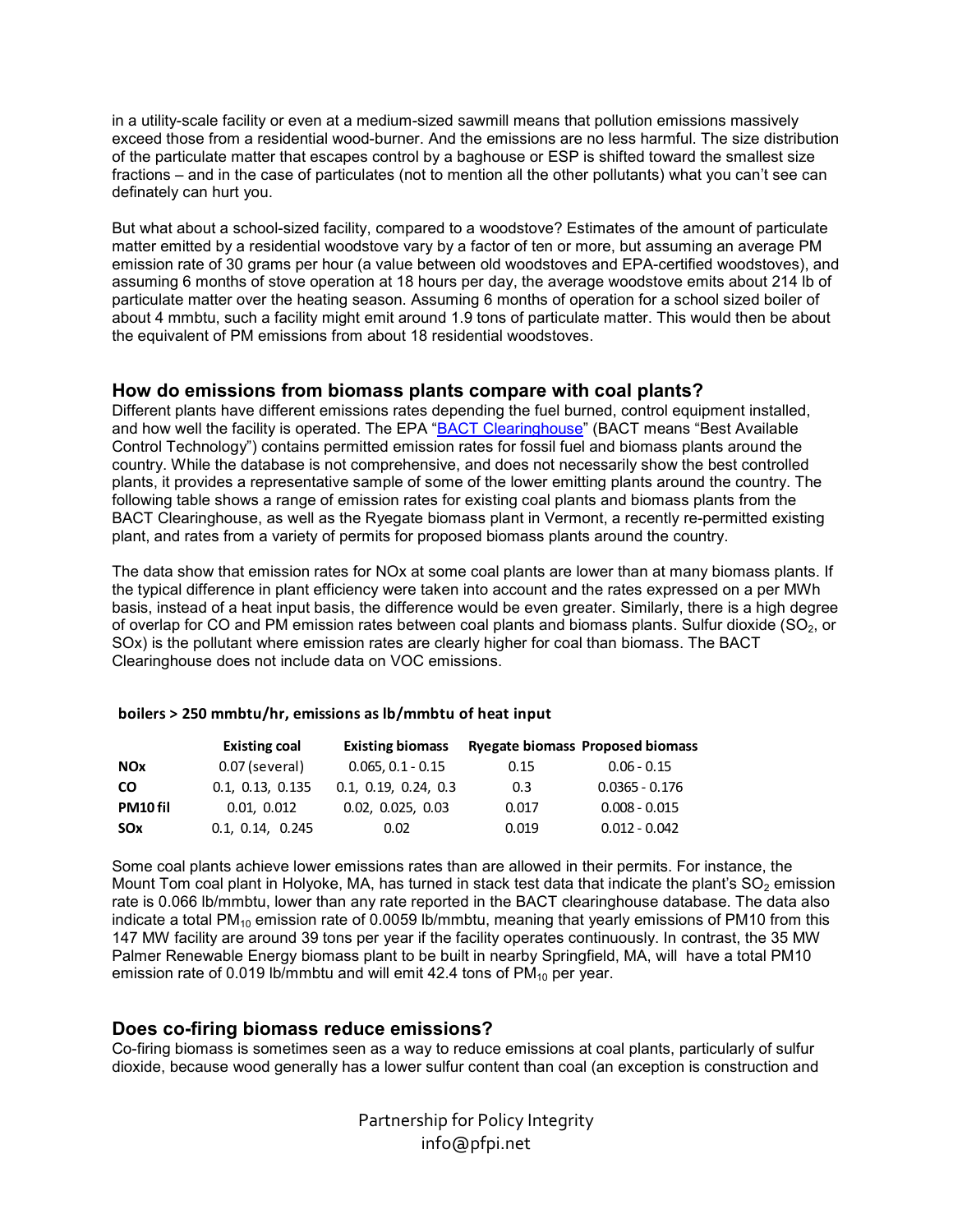demolition debris, which can have relatively high sulfur content probably due in some part to contamination by gypsum wallboard waste).

While replacing a significant amount of coal with wood would reduce sulfur emissions, the effect on other pollutants is not straightforward. Test-firing data from the Killen coal plant in Ohio, which proposes to cofire 5% wood by heat content (amounting to over 8% by mass) shows that adding even this small amount of wood to the fuel stream produces dramatic increases in emissions of carbon monoxide and hazardous air pollutants.

The following data are from the Killen plant's technical support document for the air permit application to co-fire biomass. Metals emissions show some small increases and decreases with addition of biomass, and there are small percentage decreases in emissions of hydrochloric acid and hydrofluoric acid, but the key thing to notice is that replacing 5% of the boiler's heat input with biomass produces no improvement in criteria pollutant emissions with the exception of a small decrease in lead emissions. It does, however produce large percentage increases in carbon monoxide, volatile organic compounds (VOCs), and certain organic hazardous air pollutants (HAPs).

"PTE" means "potential to emit", which standardizes emissions by assuming the boiler operates at full capacity 365 days of the year. All emissions are expressed as tons per year ("tpy").

| <b>ВОПСТ #7 (BOOT)</b>            | <b>PTE - Coal only</b> | <b>FIE-Coal/piorner</b> |
|-----------------------------------|------------------------|-------------------------|
| Pollutant                         | tpy                    | tpy                     |
| Particulate (total filterable)/PE | 2,596                  | 2,596                   |
| PM <sub>10</sub> (filterable)     | 1,843                  | 1,843                   |
| $PM_{2.5}$ (direct)               | 1,324                  | 1,324                   |
| SO <sub>2</sub>                   | 31,158                 | 31,158                  |
| NO <sub>x</sub>                   | 18,175                 | 18,175                  |
| CO                                | 2,596                  | 3,895<br>→              |
| VOC                               | 70.1                   | 88.3<br>→               |
| Lead                              | ←<br>0.45              | 0.43                    |
| Sulfuric acid $(H_2SO_4)$         | 38.9                   | 38.9                    |

 $D - B - H2$  (*DAA<sup>4</sup>)* 

 $norm = 0.1111...$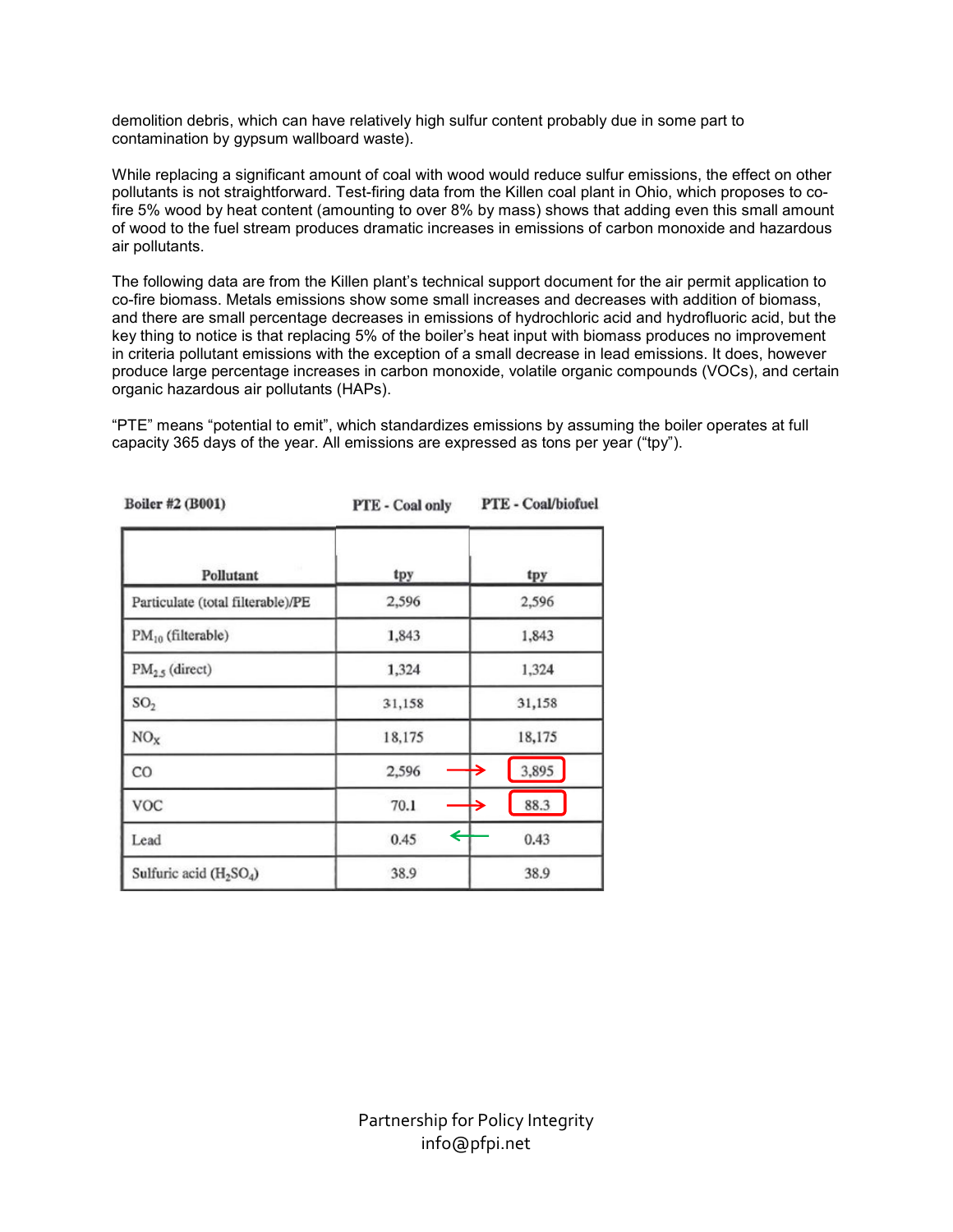| Pollutant             |             |                              |
|-----------------------|-------------|------------------------------|
| POM (reported as PAH) | tpy<br>0.02 | tpy<br>$\rightarrow$<br>0.20 |
| Acetaldehyde          | 0.66        | →<br>1.71                    |
| Benzene               | 1.51        | 6.89<br>→                    |
| Formaldehyde          | 0.28        | 5.98<br>$\rightarrow$        |
| Toluene               | 0.28        | ∍<br>1.46                    |

PTE - Coal/biofuel PTE - Coal only

The Killen plant will co-fire about 180,000 tons of wood per year, or the equivalent of the wood that could be produced by clearcutting about 2,050 acres of Ohio's forests per year (we use U.S. Forest Service data to estimate standing biomass). Increasing the amount of wood co-fired to a level that would actually decrease sulfur emissions would require significantly increasing forest harvesting, and would meanwhile have unacceptably large effects on emissions of other pollutants. Co-firing biomass should not be allowed as a way for coal plants to avoid installing modern pollution control equipment, which is vastly more effective at reducing sulfur emissions than changes in fuel.

# **Biomass and the Clean Air Act**

Large-scale biomass burners are subject to Clean Air Act regulation and permitting like other emitters, with one crucial difference. The Clean Air Act requires "Prevention of Significant Deterioration" (PSD) review for air quality when a new "major source" facility is built or when an existing facility undergoes major modification in an area that is either classed as in attainment, or unclassifiable, with regard to the National Ambient Air Quality Standards (NAAQS). PSD review requires installation of the Best Available Control Technology (BACT, a standard that takes into consideration the cost of air pollution controls, and allows rejection of some controls as too expensive), air quality analysis, an additional impacts analysis, and public involvement. However, while the threshold for triggering PSD review for a fossil-fueled boiler 250 mmbtu/hr or greater is emission of 100 tons of a criteria pollutant, the threshold for triggering PSD review for a biomass burning facility is 250 tons. This means that a facility burning biomass can emit two and a half times the amount of pollution that a fossil-fueled facility emits before it is subjected to a similar level of scrutiny and emissions control.

### Biomass, Hazardous Air Pollutants, and EPA's "boiler rule"

To reduce the amount of hazardous air pollutants emitted by commercial and industrial boilers, EPA sets limits for certain pollutants under the "boiler rule", which is part of the Clean Air Act. The boiler rule is especially significant for biomass burners because although the boiler rule regulates fossil-fueled boilers only up to 25 MW in size, it regulates all biomass boilers, no matter how large.

The boiler rule sets the maximum allowable emission limits for just five pollutants, although there are 187 different HAPs recognized by EPA. Setting emissions limits for each one would be difficult, so instead, EPA regulates the majority of pollutants by dividing them into classes and using proxies to estimate how well their emissions are controlled. Under the boiler rule, particulate matter (PM) serves as a proxy for metallic HAPs like arsenic and lead, and carbon monoxide (CO) is regulated as a proxy for organic HAPs like formaldehyde and acrolein. The boiler rule regulates dioxins/furans, mercury, and hydrochloric acid (HCl) directly, with HCl also acting as a proxy for other acid gases (like hydrogen fluoride).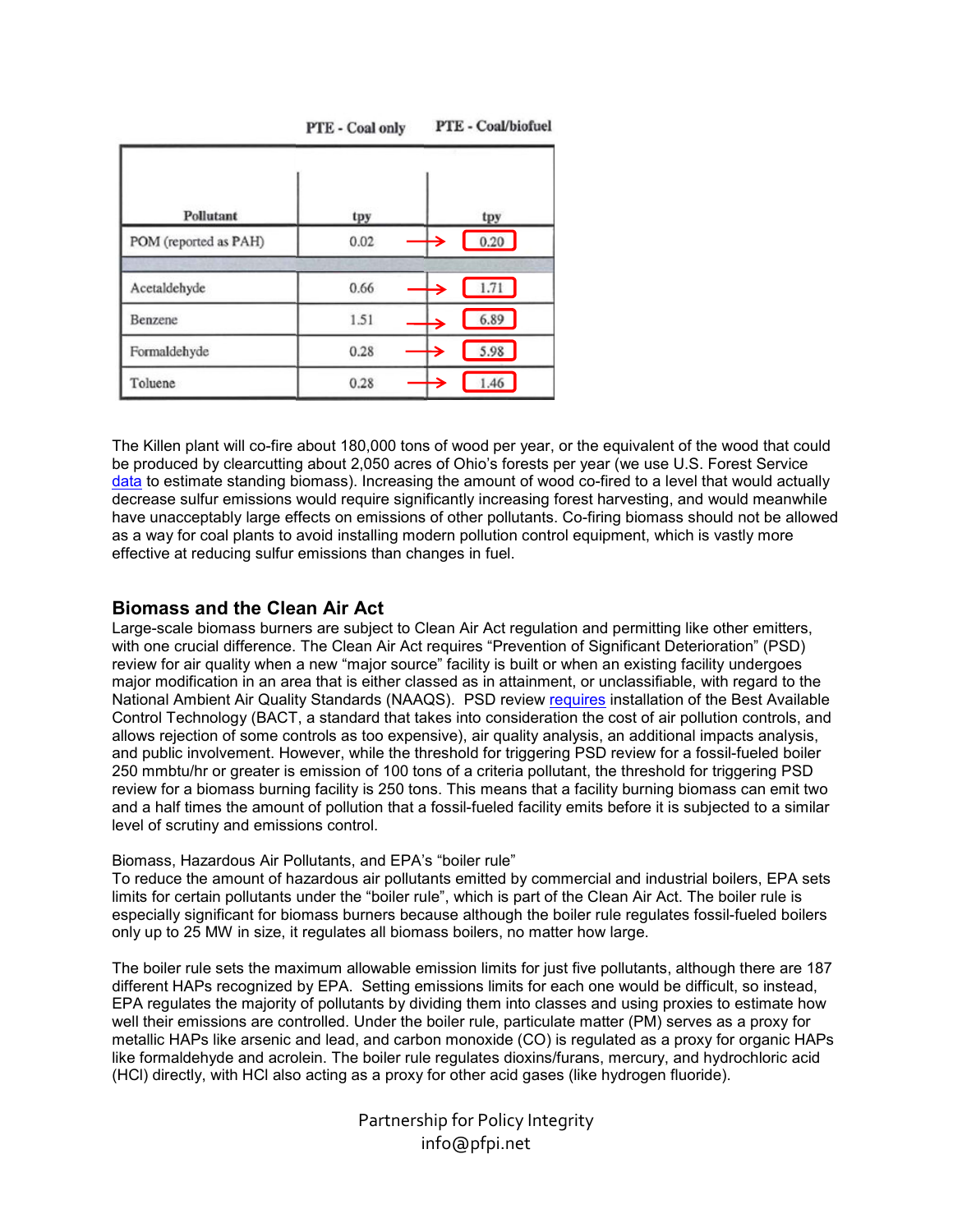To control emissions of these pollutants, EPA sets maximum emissions rates for different kinds of boilers and different fuels. These emission rates are based on the "best performing" (lowest emitting) units that already exist. To set emissions rates for existing boilers, EPA essentially averages the best performing 12% of boilers, using their emission rates as the standard that all existing units are supposed to achieve. For new as-yet-unbuilt boilers, EPA expects those to achieve the same emission rate as the single best performer (lowest emitter) that already exists. These standards are referred to as Maximum Achievable Control Technology (MACT), and are set for coal, biomass, gas, and other liquid fuels boilers.

EPA further identifies two categories of emission sources under the boiler rule – "major" and "area" sources. A major source is one which emits 25 tons or more of total HAPs, and 10 tons or more of any single HAP (for biomass, the HAP usually emitted in the greatest quantities is hydrochloric acid, or HCl). An "area" source is one which emits HAPs below these thresholds.

Since the emission rules for major sources are considerably more stringent than for area sources, there is a great incentive for facilities to characterize themselves as area sources. Below is a summary of the allowable emission rates for major and area sources. Emission rates for biomass under the major source rule are the same as for coal, except for emission rates of carbon monoxide and dioxins/furans, which are generally higher than for coal.

|                                               | Particulate | Hydrogen | Mercury   | Carbon Monoxide | Dioxin/Furan      |
|-----------------------------------------------|-------------|----------|-----------|-----------------|-------------------|
| Subcategory                                   | Matter      | Chloride | (Hg)      | (ppm @3%oxygen) | $(TEQ)$ (ng/dscm) |
| <b>Existing-CoalStoker</b>                    | 0.039       | 0.035    | 4.6E-06   | 270             | 0.003             |
| Existing - Coal Fluidized Bed                 | 0.039       | 0.035    | 4.6E-06   | 82              | 0.002             |
| Existing-Pulverized Coal                      | 0.039       | 0.035    | 4.6E-06   | 160             | 0.004             |
| Existing-Biomass Stoker/other                 | 0.039       | 0.035    | 4.6E-06   | 490             | 0.005             |
| Existing - Biomass Fluidized Bed              | 0.039       | 0.035    | 4.6E-06   | 430             | 0.02              |
| Existing-Biomass Dutch Oven/Suspension Burner | 0.039       | 0.035    | 4.6E-06   | 470             | 0.2               |
| <b>Existing-Biomass Fuel Cells</b>            | 0.039       | 0.035    | 4.6E-06   | 690             | 4                 |
| <b>Existing-Biomass Suspension/Grate</b>      | 0.039       | 0.035    | 4.6E-06   | 3,500           | 0.2               |
| Existing -Liquid                              | 0.0075      | 0.00033  | 3.5E-06   | 10              | 4                 |
| Existing - Gas2 (OtherProcess Gases)          | 0.043       | 0.0017   | $1.3E-05$ | 9               | 0.08              |
| Existing-non-continental liquid               | 0.0075      | 0.0003   | 7.8E-07   | 160             |                   |
| New - Coal Stoker                             | 0.0011      | 0.0022   | 3.5E-06   | 6               | 0.003             |
| <b>I</b> New - Coal Fluidized Bed             | 0.0011      | 0.0022   | 3.5E-06   | 18              | 0.002             |
| New - Pulverized Coal                         | 0.0011      | 0.0022   | $3.5E-06$ | 12              | 0.003             |
| New - Biomass Stoker                          | 0.0011      | 0.0022   | 3.5E-06   | 160             | 0.005             |
| New - Biomass Fluidized Bed                   | 0.0011      | 0.0022   | 3.5E-06   | 260             | 0.02              |
| New - Biomass Dutch Oven/Suspension Burner    | 0.0011      | 0.0022   | 3.5E-06   | 470             | 0.2               |
| New - Biomass Fuel Cells                      | 0.0011      | 0.0022   | 3.5E-06   | 470             | 0.003             |
| New - Biomass Suspension/Grate                | 0.0011      | 0.0022   | $3.5E-06$ | 1,500           | 0.2               |
| New-Liquid                                    | 0.0013      | 0.0031   | $2.1E-07$ | 3               | 0.002             |
| New-Gas 2 (Other ProcessGases)                | 0.0067      | 0.0017   | 7.9E-06   | 3               | 0.08              |
| New-non-continental liquid                    | 0.0013      | 0.0032   | 7.8E-07   | 51              | 0.002             |

"Boiler rule" emission rates for major sources.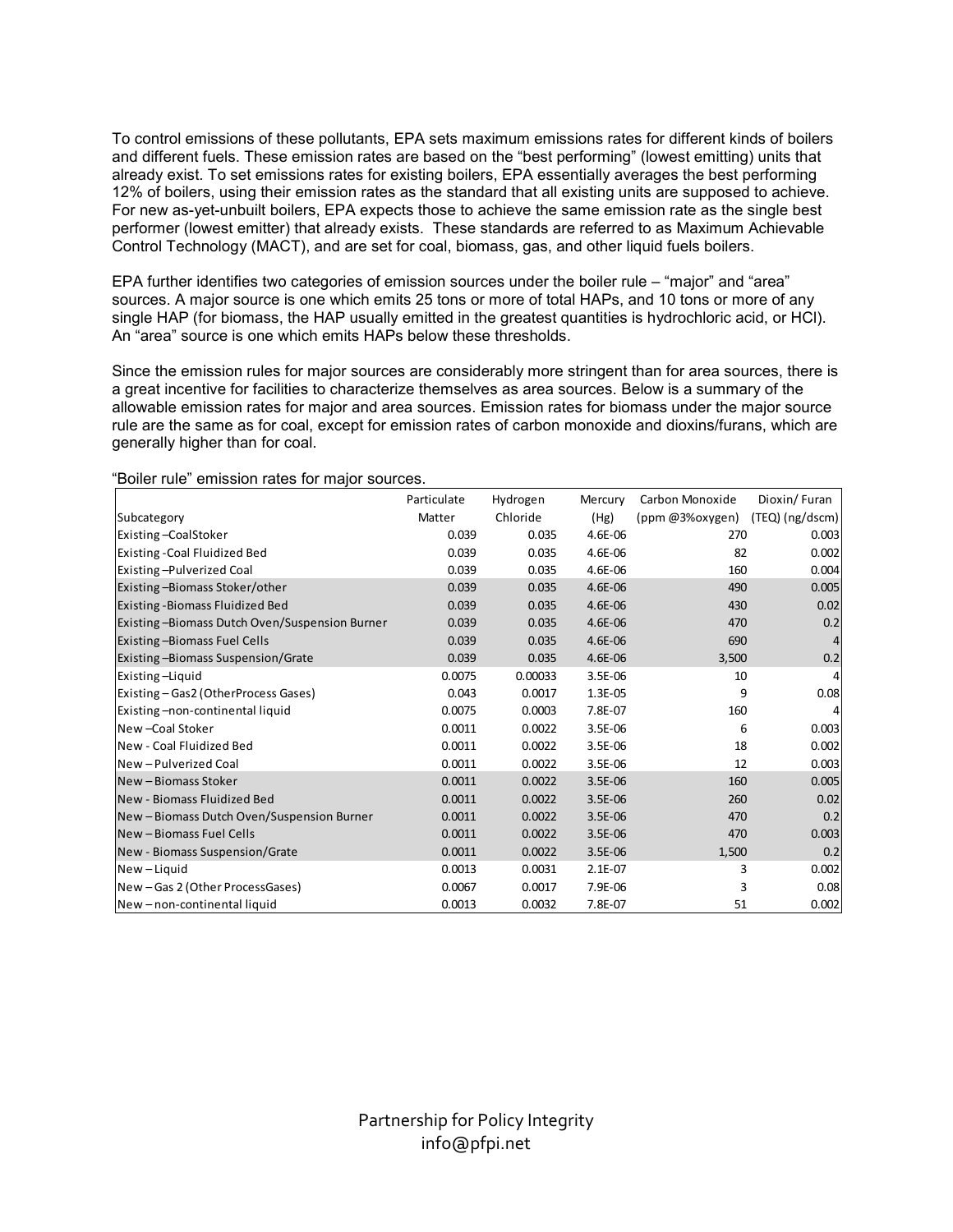| <b>Subcategory</b>                         | Heat Input (mmbtu/hr) Pollutants |                    | <b>Emission limit</b> |
|--------------------------------------------|----------------------------------|--------------------|-----------------------|
| Coal                                       |                                  |                    |                       |
| Existing coal-fired boiler                 | $>= 10$                          | Mercury            | 0.0000048 lb/mmbtu    |
| Existing coal-fired boiler                 | $>= 10$                          | Carbon monoxide    | 400 ppm by vol @3% O2 |
| New coal-fired boiler                      | $>= 30$                          | Particulate matter | $0.03$ lb/mmbtu       |
| New coal-fired boiler                      | $>= 30$                          | Mercury            | 0.0000048 lb/mmbtu    |
| New coal-fired boiler                      | $>= 30$                          | Carbon monoxide    | 400 ppm by vol @3% O2 |
| New coal-fired boiler                      | $>= 10$ and $< 30$               | Particulate matter | $0.42$ lb/mmbtu       |
| New coal-fired boiler                      | $>= 10$ and $< 30$               | Mercury            | 0.0000048 lb/mmbtu    |
| New coal-fired boiler                      | $>= 10$ and $< 30$               | Carbon monoxide    | 400 ppm by vol @3% O2 |
| <b>Biomass</b>                             |                                  |                    |                       |
| New biomass-fired boiler $\ge$ = 30        |                                  | Particulate matter | $0.03$ lb/mmbtu       |
| New biomass-fired boiler $\ge$ =10 and <30 |                                  | Particulate matter | $0.07$ lb/mmbtu       |
| Oil                                        |                                  |                    |                       |
| New oil-fired burner                       | $>= 30$                          | Mercury            | $0.03$ lb/mmbtu       |
| New oil-fired burner                       | $>= 10$ and $< 30$               | Carbon monoxide    | $0.03$ lb/mmbtu       |
|                                            |                                  |                    |                       |

From the heat input levels set in the area source rule, one can see that EPA had in mind regulating relatively small boilers. A 10 mmbtu/hr boiler is representative of the size being installed in some school districts, capable of heating more than one building. A 30 mmbtu boiler is the size used by a small sawmill. However, many of the extremely large boilers being built currently are classified as "area" sources. For instance, the Gainesville Renewable Energy Center, a 116 MW (gross; 100 MW net) biomass burner with a 1,359 mmbtu boiler, is considered to be an "area" source, because the project claims it will emit less than 25 tons of hazardous air pollutants (the exact value in the permit is 24.7 tons of HAPs). This massive project, which will burn well over a million tons of wood a year, will therefore not be held to the stricter standards of the "major" source boiler rule.

An important thing to notice about the area source rule is that while EPA set limits for mercury and carbon monoxide for existing and new coal boilers, to which it adds the regulation of PM for new coal boilers, new biomass boilers are only required to meet PM standards, and there are no standards at all for existing biomass boilers.

# **Information on air pollutants**

"Boiler rule" emission rates for "area" sources.

### **Nitrogen dioxide (NO2)**

Nitrogen dioxide  $(NO<sub>2</sub>)$  is the indicator species for the NOx group of gases, which includes nitrous acid and nitric acid. It primarily forms when fuels are burned at high temperatures. These acidic gases directly impact respiratory health, and also contribute to formation of ozone and condensable particulate matter. Nationwide, the majority of  $NO<sub>2</sub>$  is from the transportation sector, but utilities and other sources of combustion account for about 34% of total emissions.

As of January 2010, EPA set a new 1-hour standard for  $NO<sub>2</sub>$  of 100 ppb in ambient air, and retained the annual average pollution standard of 53 ppb.

**Ozone**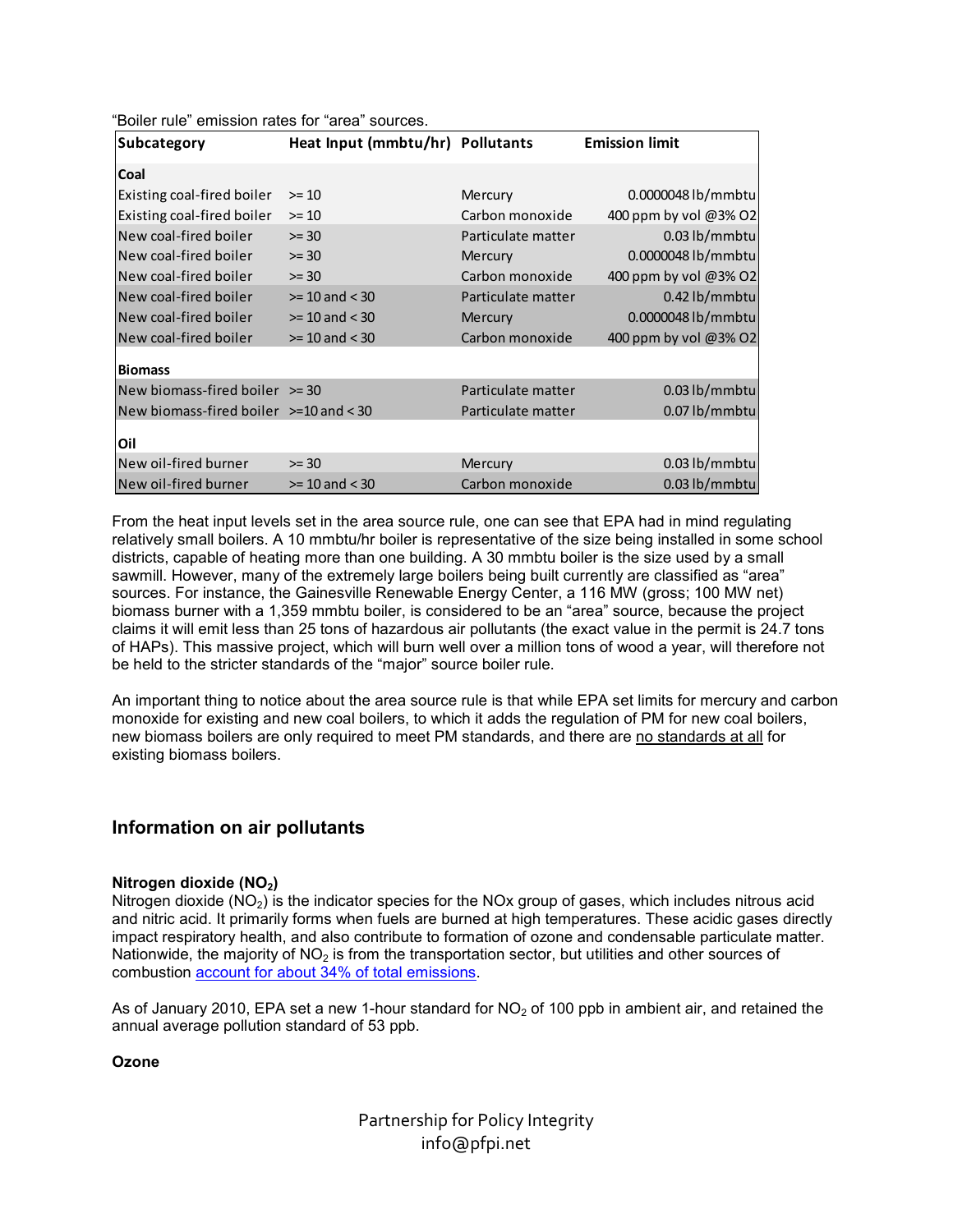A principle component of smog, ground level ozone is formed when nitrogen oxides (NOx), volatile organic compounds (VOCs), carbon monoxide (CO), and methane react, energized by UV light. The main sources of NOx and VOCs are industrial facilities, electric utilities, motor vehicle exhaust, gasoline vapors, and chemical solvents. As a highly reactive oxidant gas, ozone aggravates the airways, causing respiratory distress and exacerbating asthma. It also damages vegetation and is increasingly recognized as a threat to forest health.

EPA has proposed revising its eight-hour standard for ozone from 0.075 ppm to 0.06 – 0.07 ppm, acknowledging that the ozone standards set in 2008 were not as protective as recommended by EPA's panel of science advisors, the Clean Air Scientific Advisory Committee (CASAC). EPA has also proposed a new "seasonal secondary standard" for ozone exposure that represents cumulative exposure during peak ozone season.

### **Sulfur dioxide (SO2)**

Sulfur dioxide (SO<sub>2</sub>) exposure causes breathing difficulty for people with asthma, and is also implicated in regional haze and acid rain formation. A recent EPA risk assessment for  $SO<sub>2</sub>$  concludes that definite health risks to asthmatics occur at concentrations significantly lower than the current 24-hour health standard for SO<sub>2</sub>. The document further notes that "over 20 million people in the U.S. have asthma, and therefore, exposure to  $SO_2$  likely represents a significant health issue." The main sources of  $SO_2$  are fossil fuel combustion at power plants and industrial facilities. Along with its direct effects,  $SO<sub>2</sub>$  also contributes to the formation of fine particulate matter. EPA concluded that a new  $SO_2$  standard with a 1hour averaging time would be more protective. As of June 2, 2010, EPA strengthened the NAAQS for SO2 by adding a 1-hour standard set at 75 ppb.

### **Particulate matter (PM)**

Fine particle emissions arise from both direct ash emissions from combustion at energy plants, but also form from emissions of sulfur dioxide, nitrogen oxides, ammonia, and volatile organic compounds. Particulate air pollution has long been known to be associated with increased cardiopulmonary symptoms, asthma attacks, days lost from work due to respiratory disease, emergency room visits, hospitalization rates, and mortality. Two size classes are recognized in regulatory schemes:  $PM_{10}$  and  $PM<sub>2.5</sub>$ , with the numeric value referring to the particle size in microns (a micron is one millionth of a meter). There is no current health standard for  $PM_{10}$ ; EPA's 24-hour and annual exposure standards for PM<sub>2.5</sub> are 35 micrograms per cubic meter (µg/m<sup>3</sup>) and 15 µg/m<sup>3</sup>. EPA's most recent risk assessment for PM acknowledges that the current standards are insufficiently protective and indicates that the agency will be lowering the National Ambient Air Quality Standards (NAAQS) for  $PM<sub>2.5</sub>$  once more.

The classes of particulate matter classed as "black carbon" are implicated in a recent study as having up to 60% of the climate warming effect of  $CO<sub>2</sub>$ , by both creating "brown clouds" and darkening and thus increasing the heat absorption of snow and ice in polar regions. Controlling soot emissions and thus lessening albedo effects may thus be an even faster way to mitigate sea ice melting than controlling greenhouse gas emissions. A recent UN report found that controlling black carbon emissions and ozone could dramatically reduce global warming and improve human health.

### **Lead**

Lead exposure primarily occurs from paint that has not been remediated. Lead exposure in children is linked to a variety of developmental and neurological problems. A recent study concluded that

"long-term trends in population exposure to gasoline lead were found to be remarkably consistent with subsequent changes in violent crime and unwed pregnancy. Long-term trends in paint and gasoline lead exposure are also strongly associated with subsequent trends in murder rates going back to 1900. The findings on violent crime and unwed pregnancy are consistent with published data describing the relationship between IQ and social behavior. The findings with respect to violent crime are also consistent with studies indicating that children with higher bone lead tend to display more aggressive and delinquent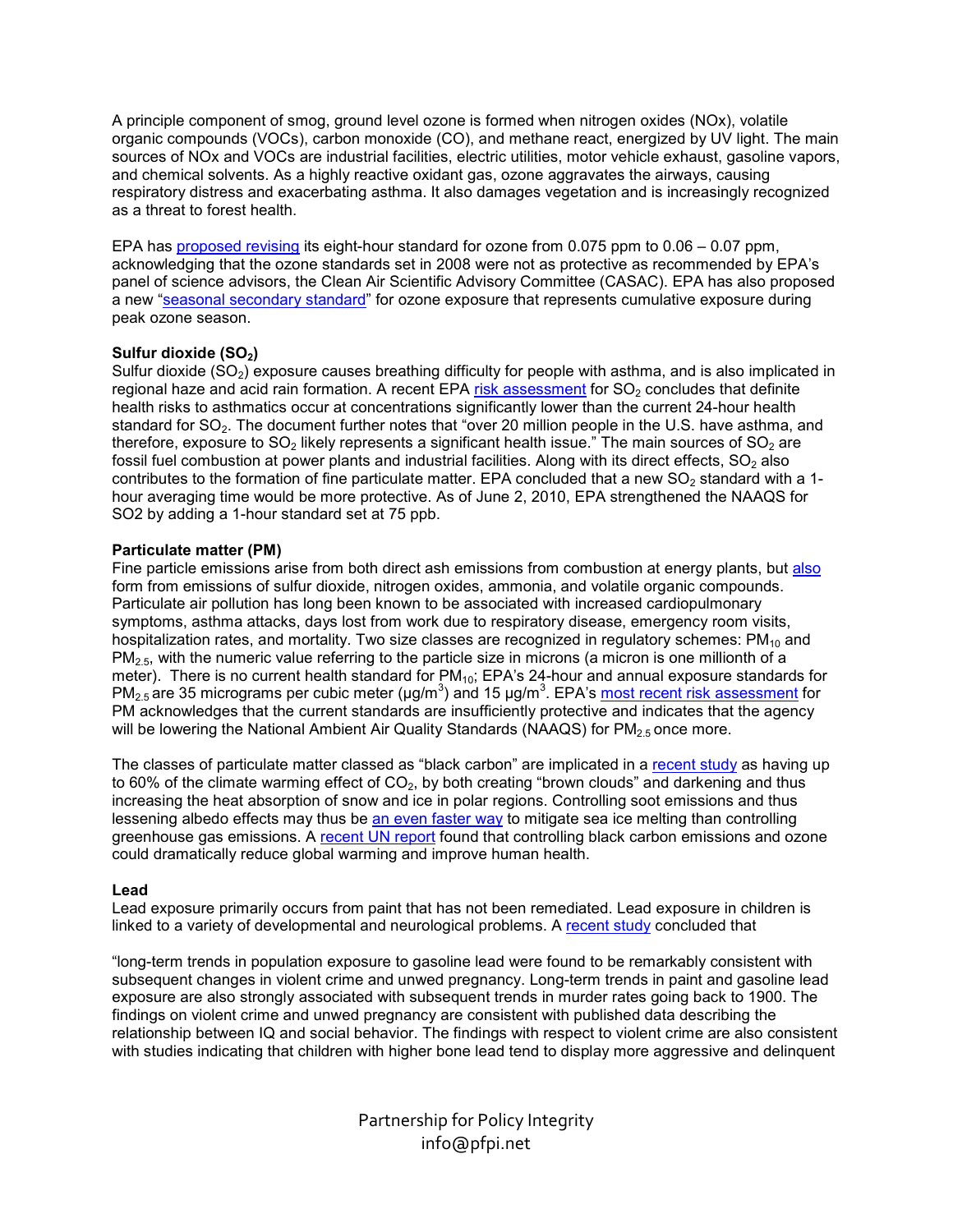behavior. This analysis demonstrates that widespread exposure to lead is likely to have profound implications for a wide array of socially undesirable outcomes."

EPA recently dropped the NAAQS for lead from 1.5 µg/m3 to 0.15 µg/m3.

### **Carbon monoxide (CO)**

Carbon monoxide is a product of incomplete combustion that when inhaled, interferes with oxygen absorption in the blood. Emissions of CO from biomass boilers generally increase with fuel moisture; "good combustion practices" are frequently cited as the best control for CO emissions. Carbon monoxide can accumulate in closed spaces and could be a problem in the vicinity of improperly ventilated combustion sources. Carbon monoxide is treated under EPA's "boiler rule" as a proxy for certain organic toxics that are assumed to increase as CO emissions increase.

### **Hazardous Air Pollutants (HAPs)**

Hazardous air pollutants (HAPs) is the group name for 187 compounds which are known to have highly harmful health or environmental effects. The list includes metals like chromium, lead, and mercury, as well as compounds like dioxins (products of combustion that are widely considered to be among the most toxic chemicals known), benzene (a constituent of gasoline) and formaldehyde. EPA has classified two HAPs as human carcinogens (arsenic and the hexavalent form of chromium, CrVI) and four as probable human carcinogens (cadmium, lead, dioxins/furans, and nickel). All of these HAPs, as well as others, can be emitted in significant amounts by biomass energy facilities that burn "urban wood" as fuel, which contains lead-painted wood, wood treated with copper chromium arsenate, and non-wood materials that exacerbate dioxin/furan formation. Monitoring for these pollutants is rare, but emission levels can be high in the vicinity of specific emitters.

### **Arsenic**

Considered a human carcinogen by EPA, arsenic is highly toxic, and is a principle component of copperchromium-arsenate (CCA) mixture that was used for pressure-treating lumber. Facilities that proposed to burn waste wood generally rely on visual sorting techniques to remove arsenic-containing pressuretreated wood from the CDD that it burns. However, such detection can be difficult, as noted by the Massachusetts Department of Environmental Protection website, which states

"You can usually recognize pressure treated wood by its greenish tint, especially on the cut end, and staple-sized slits that line the wood. However, the greenish tint fades with time, and not all pressure treated wood has the slits".

### **Hexavalent chromium**

Chromium is also a constituent of pressure-treated wood, and is toxic, particularly in the hexavalent form (CR VI). EPA's website states: "The respiratory tract is the major target organ for chromium (VI) toxicity, for acute (short-term) and chronic (long-term) inhalation exposures. Shortness of breath, coughing, and wheezing were reported from a case of acute exposure to chromium (VI), while perforations and ulcerations of the septum, bronchitis, decreased pulmonary function, pneumonia, and other respiratory effects have been noted from chronic exposure. Human studies have clearly established that inhaled chromium (VI) is a human carcinogen, resulting in an increased risk of lung cancer. Animal studies have shown hexavalent chromium to cause lung tumors via inhalation exposure." EPA's conversion constant for the proportion of total chromium from biomass burning that is emitted in the hexavalent form is 56%.

### **Mercury**

Mercury is a significant and dangerous contaminant that damages neurological development and other organ functions. It accumulates up food chains, presenting the greatest threat to humans and fish-eating birds like loons. Mercury is transported in the atmosphere but a significant amount from a point source can be deposited nearby, contaminating soils and water bodies. Biomass burning can emit surprisingly high amounts of mercury; for instance, the 21.5 MW Hu Honua facility planned in Hawaii would emit about 10 lb of mercury per year. This emissions rate is about 0.053 lb/kWh, more than 21 times the